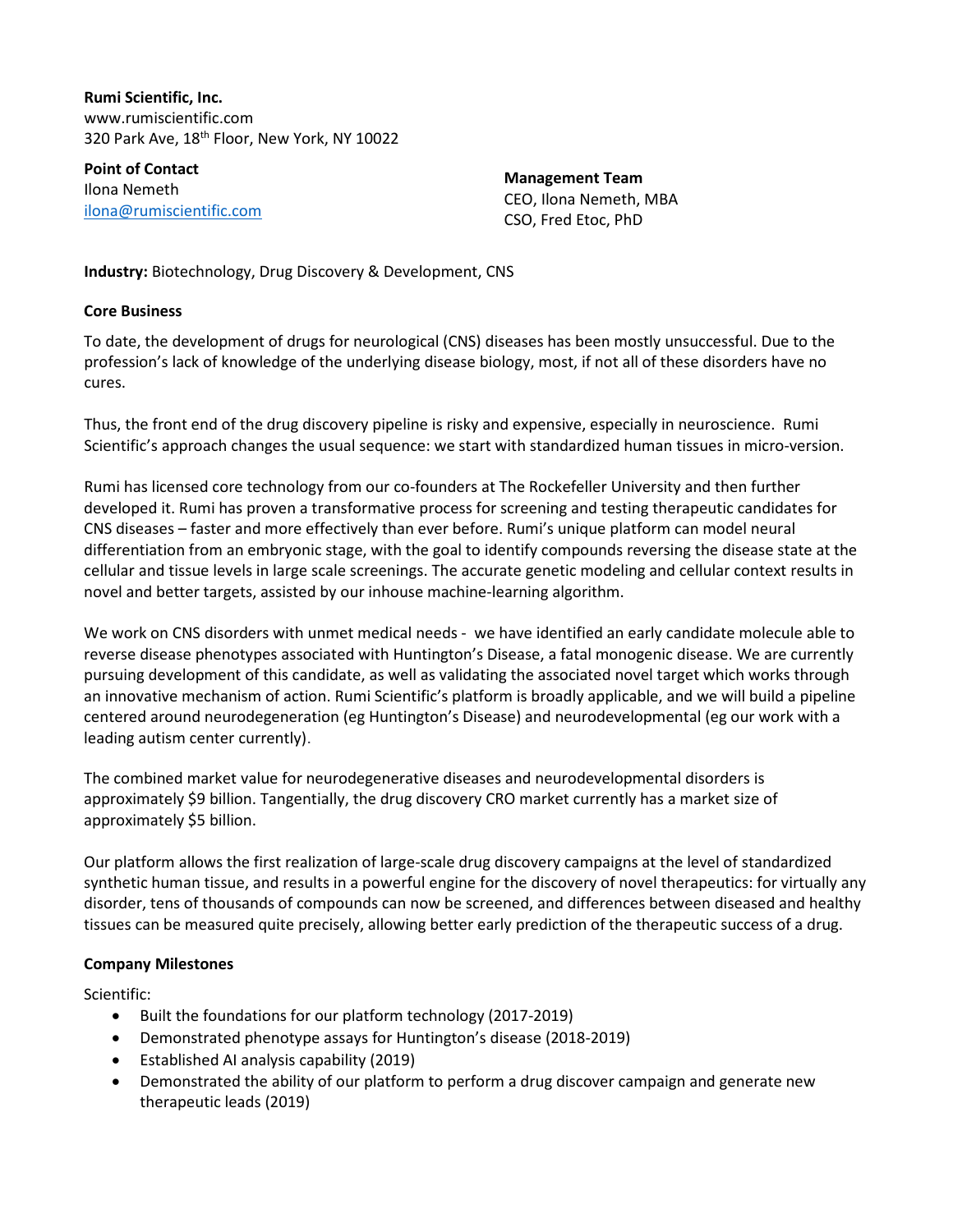- Discovered target for Huntington's disease (2019)
- Established phenotypes for neurodevelopmental disorders (2020)
- *in vivo* mice model work (2021)

# Business:

- Licensed core technologies from the co-founder's labs (2017-2019)
- Established initial lab (2017)
- Received \$2M total in grant funding from CIRM, NSF, NIH, and DOD to help build our platform technology and start screening programs (2017-2020)
- Filed a mechanism of action patent for Huntington's disease (2019)
- Filed patent for machine learning (2019)
- Filed patent for neuroloid structures (2020)
- Obtained two commercial contracts (2019, 2020). A follow-up revenue-generating collaboration has already resulted. (2021-2022).
- Goal: Huntington's disease IND (2024-2025)
- Goal: 3 additional CNS lead candidates in the pipeline (2024-2025)

## **Financial Overview**

Funds Raised to Date: \$2.8M in grants and contracts

Fundraising: \$22-32M to complete IND for Huntington's Disease within 4 years, plus 3 additional lead compounds for other CNS disorders.

## **Intellectual Property:**

Rumi Scientific holds an exclusive license for core technology components that underlie and differentiate our platform.

Additionally, Rumi has filed 3 patent applications as outlined above.

# **Product Development and Regulatory Strategy:**

For each disease area, our development strategy consists of 1) using our platform to develop synthetic human models of the disease, 2) screening to identify hit compounds, 3) optimizing hit compounds, 4) performing *in vivo* studies, and 5) filing an IND. When novel targets are identified during this process, we patent the novel target. For each disease area, we may pursue partnership, sale or out-licensing of the therapeutic candidate and/or the ability to use our platform in a specific indication.

# **Commercialization Strategy:**

Rumi generates incremental revenue by completing predictive assays for partners and customers in biopharma and at foundations. Longterm, we primarily plan to generate income by partnering or out-licensing therapeutic candidates discovered in-house using our platform technology.

# **Scientific Co-Founders:**

Dr Ali Brivanlou, Ph.D: Professor and Lab Head, Human Embryology and Stem Cell Biology, Synthetic Embryology, at The Rockefeller University.

Dr Eric Siggia, Ph.D: Professor and Lab Head, Laboratory of Theoretical Condensed Matter Physics, at The Rockefeller University. National Academy of Sciences. Biophysics.

# **Scientific Advisory Board:**

Rumi's SAB is a stellar panel of leading stem cell researchers: